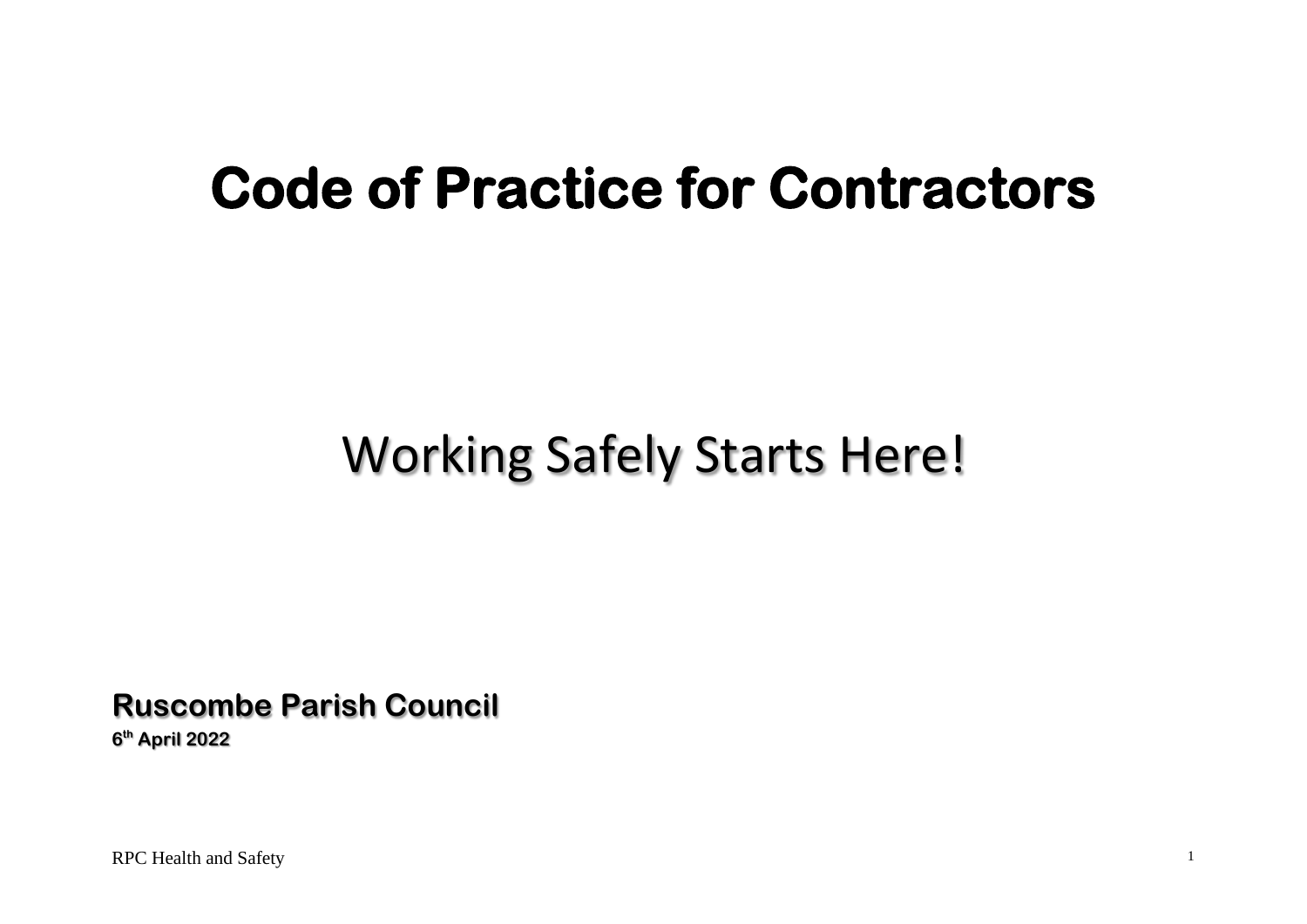#### **Contents**

- 1. Introduction
- 2. Health & Safety
- 3. Method statements procedure
- 4. Permit to work procedure
- 5. First Aid / Accident reporting
- 6. Fire Precautions
- 7. Hot works permits
- 8. Evacuation
- 9. Asbestos
- 10. Welfare
- 11. Summary

# PLEASE NOTE:

**All sections need to be read and understood.**

**Ask if you are unsure on any element of this document.**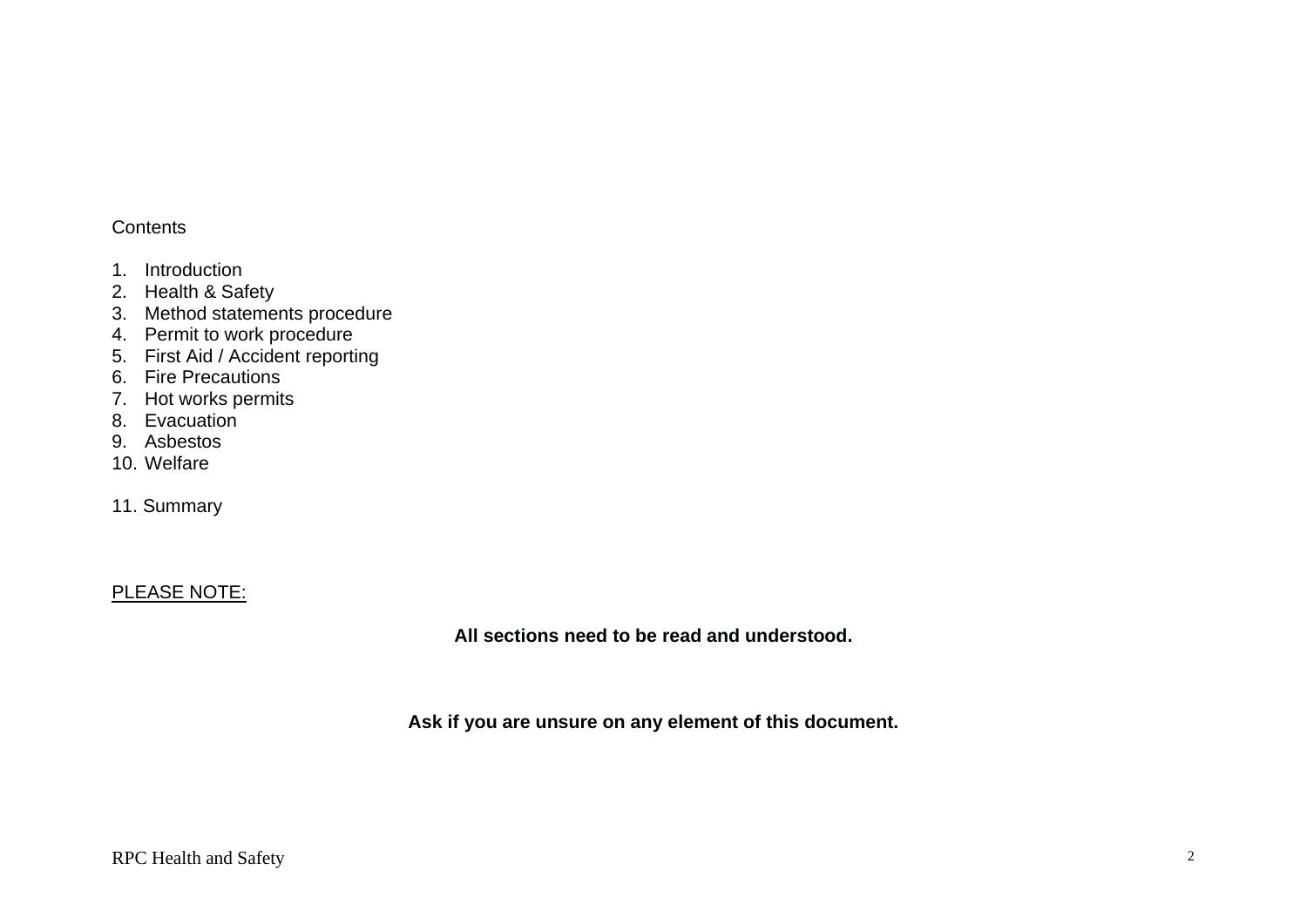#### **Introduction**

1. This document must be read by all contractors. It is then the responsibility of the contracting company and / or

Management Contractor / Principle Contractor, to ensure all operatives are aware of this document and its contents. Failure to comply with any elements may be considered as a breach of contract and result in the persons removal from site.

2. It is the policy of the Ruscombe Parish Council to ensure we will be fair in our dealings with contractors and suppliers. You must demonstrate the same approach in your dealings with our Councillors and suppliers. Whilst undertaking work under this contract we ask you to observe our Code of Practice at all times.

3. Whilst working for the Parish Council you will be seen as represent of it and therefore it is important that you behave in a polite and courteous way at all times.

4. Please ensure you are familiar with all aspects of the Code of Practice before starting work on site. The following pages contain important information on house rules, health and safety, first aid and evacuation procedures. In the event of any uncertainty, please ask for further details.

5. Any site area under the control of a Management Contractor / Principle Contractor will have specific rules and restrictions. These will be explained during the site induction meeting and "tool box talks".

#### **REMEMBER Failure to comply with any element of the code of practice may be considered as a breach of contract and result in the persons removal from site.**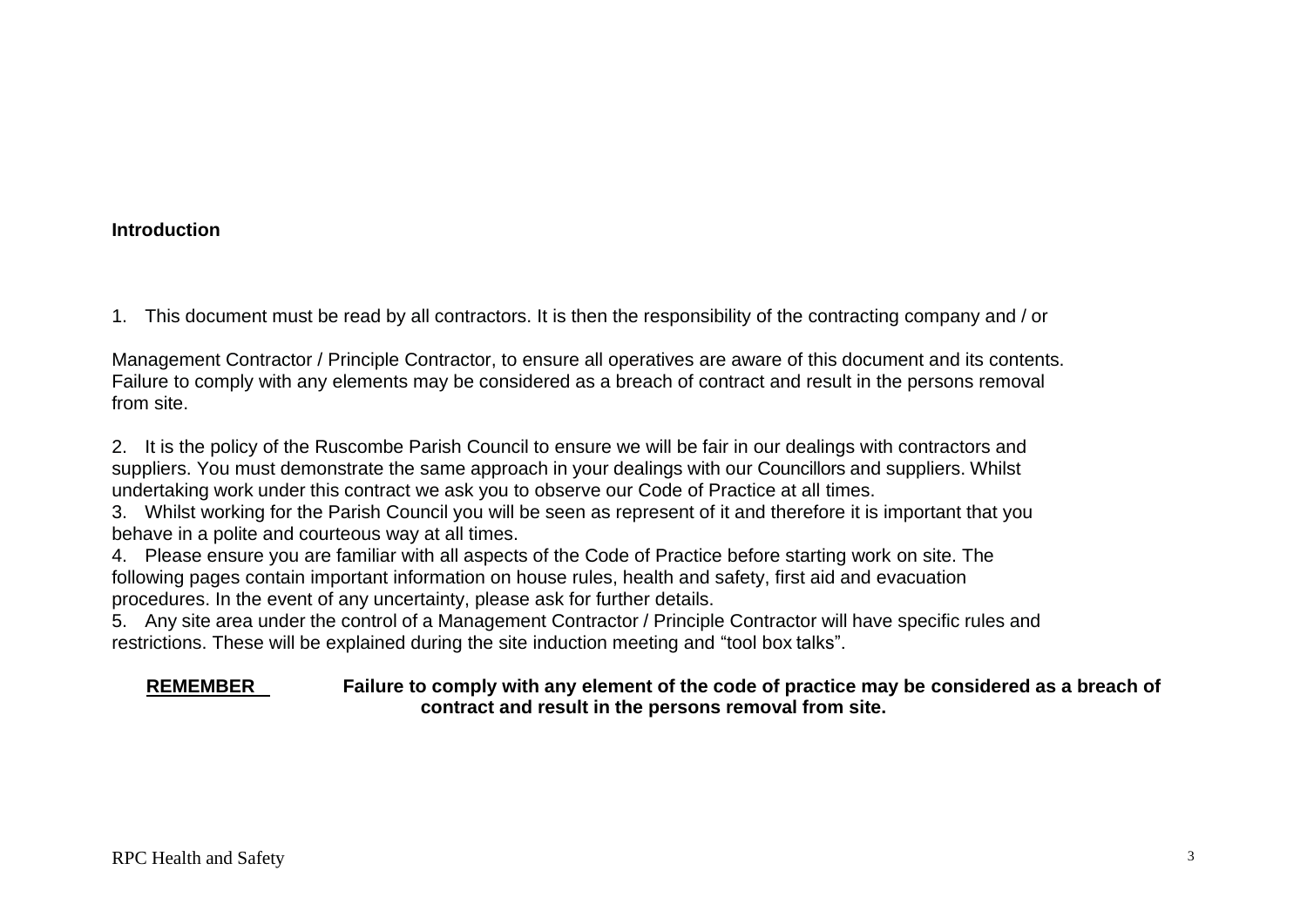## **House Rules**

6. Prior to any work commencing on site, there must be a clear and formal agreement as to the layout of the working area and as to how it is to be secured/separated from members of the public. Consideration needs also to be given to the parking of cars and vans in order not to inconvenience local residents.

7. Security of tools, work equipment and work stores is the responsibility of the contractor. All areas are to be inspected by the contractor and left safe and secure at the end of work / shift. Personal possessions should be kept with you at all times as the Ruscombe Parish Council do not accept responsibility for any losses.

8. The Contractor is responsible for arranging and receiving all deliveries of materials including the need for specialist lifting/handling equipment

9. Contractors are not permitted to use radios (or other music playing devices) whilst on site without prior agreement .

**Please note:** All contractors must be presentable, clean and tidy at all times.

# **Health and Safety**

10. You are reminded of your duties under the Health & Safety at Work regulations 1974 to "*Take reasonable care of your own health and safety and that of other persons."* ( This including Partners and members of the public).

11. Risk assessments are to be undertaken for all tasks. These are to be documented highlighting all hazards with relevant control measures to reduce the level of risk. Please pay particular attention to areas where the Public are present.

12. All risk assessments are to be sent to the CDM Coordinator (where applicable) and Contract Administer 2 weeks in advance of the works taking place.

13. You must pay particular attention to all means of escape which must be kept clear at all times.

#### Regulations

**All work performed must specifically comply with the current Construction Design Management (CDM) and other statutory regulations. This includes, but not limited to, The Management of Health and Safety at Works Regulation**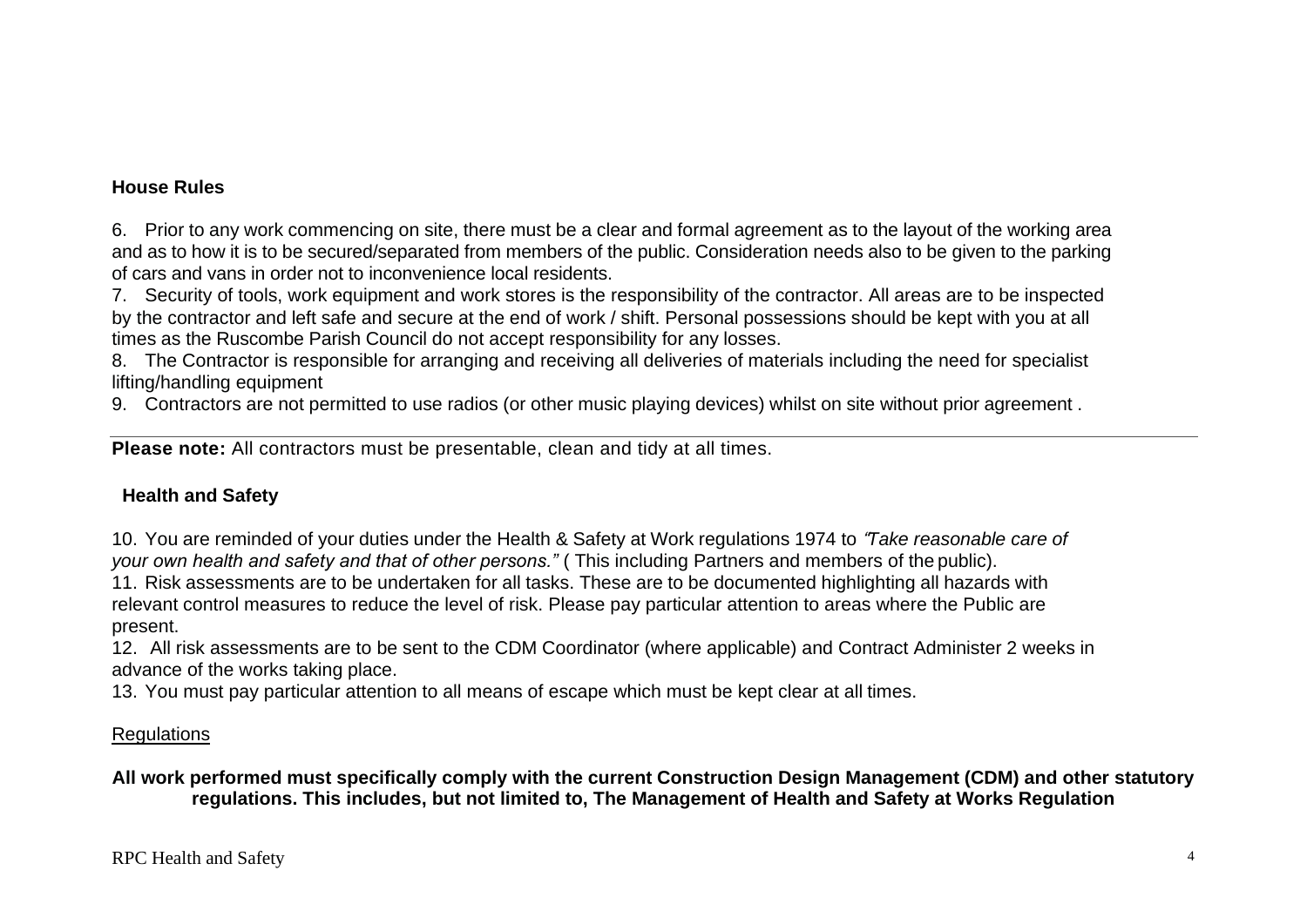# **Personal protective equipment (PPE**)

14. Risk Assessments are to be carried out by the contractor in order to assess the personal protective equipment (PPE) requirements for the activity. Where PPE is required, clear signage must be displayed informing all persons in that area

15. Your employer has a legal responsibility to you, to supply the correct PPE, tools and equipment – if you feel they have not done that; do not proceed

#### **Safety**

#### **You must wear the appropriate personal protective equipment – it is for your safety!**

#### C**ontrol of Substances Hazardous to Health (COSHH)**

**16.** Control of Substances Hazardous to Health (COSHH) - You must include any hazardous substances you may plan to use in the course of your work, in your risk assessment and method statement. Adequate steps must be taken by the contractor to ensure that all persons are protected from hazards resulting from the use of, storage and or exposure to hazardous substances on site. All contractors must provide COSHH assessments 2 weeks in advance of the work.

#### **Electricity**

17. Ruscombe Parish Council only allow site power tools that operate at 110 volts - or lower.

18. Up to date portable appliance testing (PAT) labels must be visible on all machinery.

19. All plant and equipment must comply fully with the Provision and Use of Work Equipment Regulations 1992 (As amended 1998) and the Electricity at Work Regulations 1989.

20. All plant and equipment must be appropriate for the environment in which it is to be used.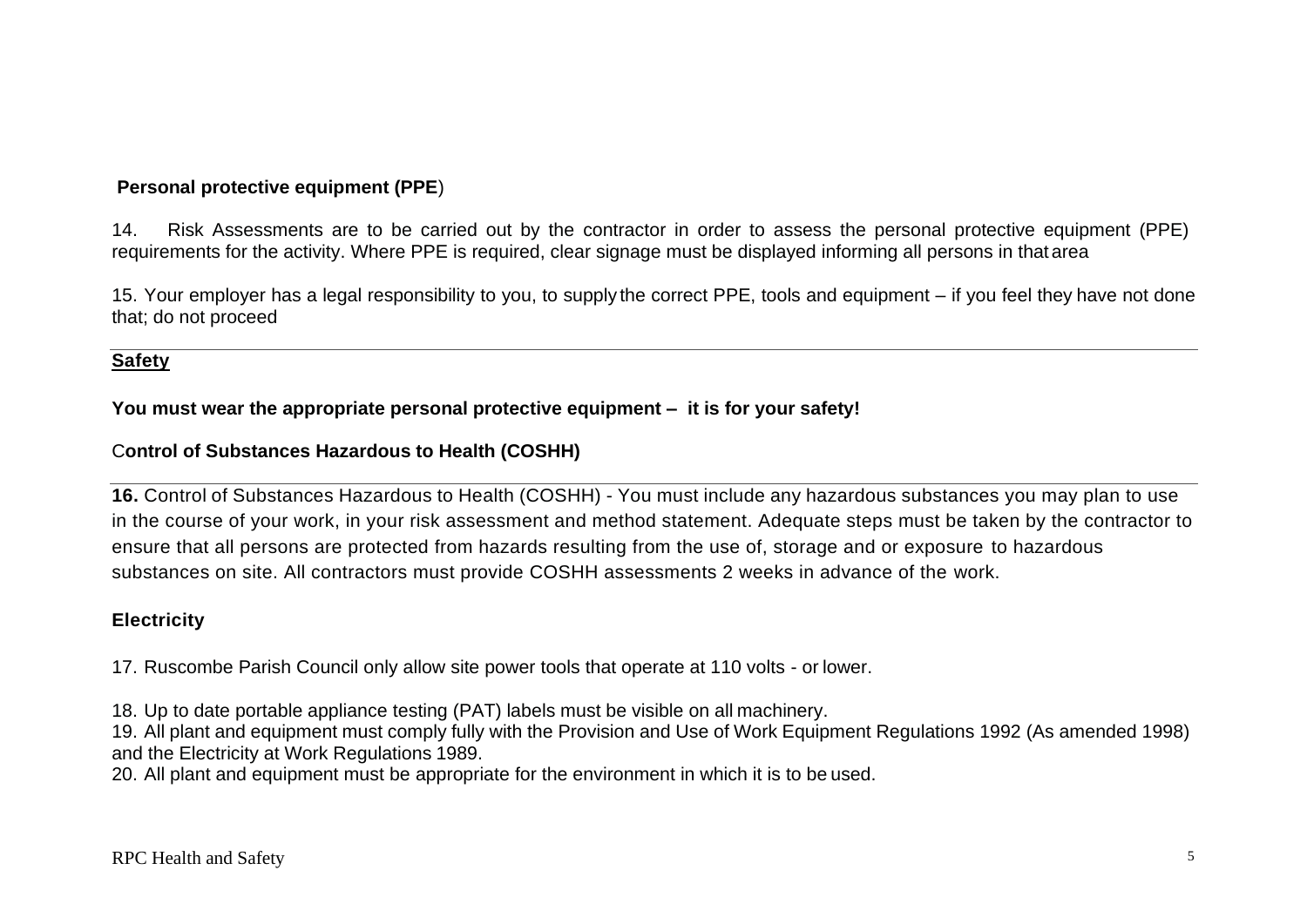**Note -** Use of any power tools or plant should only be done by persons who have been specifically trained to use them

#### **Ladders and Steps**

21. Remember 3 point contact for all step and ladders.

#### **Scaffold Towers**

22. Do not erect, adjust or move scaffolds, towers etc… unless you are qualified to do so and have provided written documentation.

#### **Tools**

23. Make sure that you have the right tools for the job. That they have been tested in accordance with the current legislation.

#### **Waste materials**

23. Clean and tidy your work area. Clear rubbish to the skips and bins provided. Re-cycle if possible 24. Receipted waste records should be made available on request.

# **Welfare and Catering**

25. Please use the facilities (where) provided – but leave them clean and tidy for others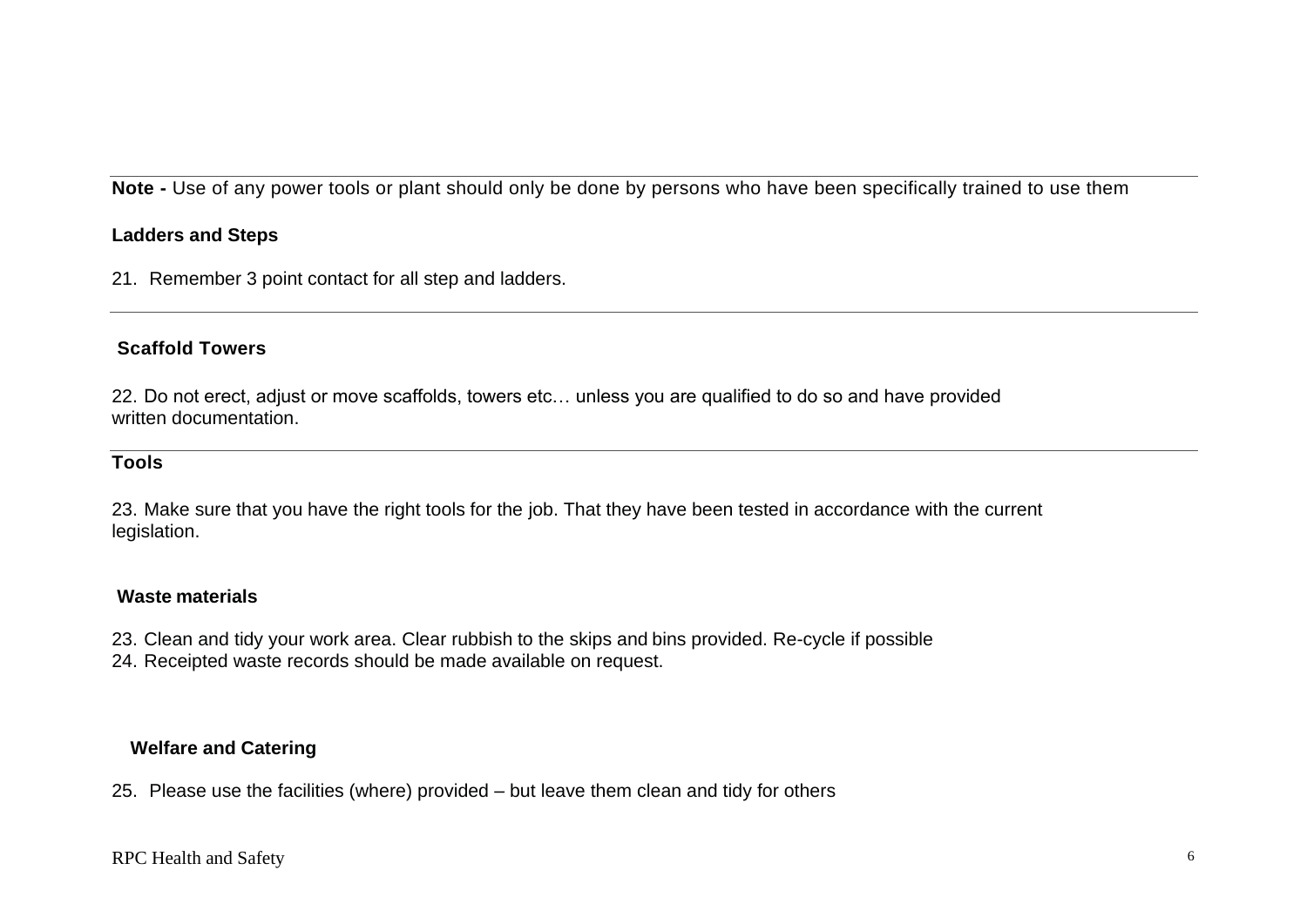# **Hygiene**

26. Remember to wash your hands with soap and water before eating and drinking.

# **Method Statements**

27. Comprehensive method statements, risk assessments and COSHH assessments need to be in place 2 weeks prior to work starting on site. Site specific documentation must be provided at this time to allow review. Please remember the following.

28. All method statements should be signed and dated by the competent person who was responsible for formulating the statement.

29. A site specific description of the works to be carried out, including tasks/processes and operations.

30. The area of work needs to be clearly defined and should identify specific time periods of work in individual areas, particularly for high risks activities.

31. Supervisory arrangements should be clearly stated, including details of site operatives and contact name and number for company safety advisor in case of emergency

32. Details of the person responsible for monitoring and implementing the method statement on site.

33. Details of plant/equipment to be used on site and authorised users, including testing and training certificates.

34. An assessment of the overlap activities between other contractors and non site personal (i.e. Partners & general public) and the control measures proposed to protect these people.

35. A site specific risk assessment must also be included with the method statement. All hazards should be identified and risk assessed with control measures identified to reduce the level of risk.

36. **Note:** Risk assessments should be reviewed once on site as conditions may have altered.

# **Read and understand your relevant risk assessments, method statements and COSHH assessments before you proceed with your work – if in doubt do not proceed !**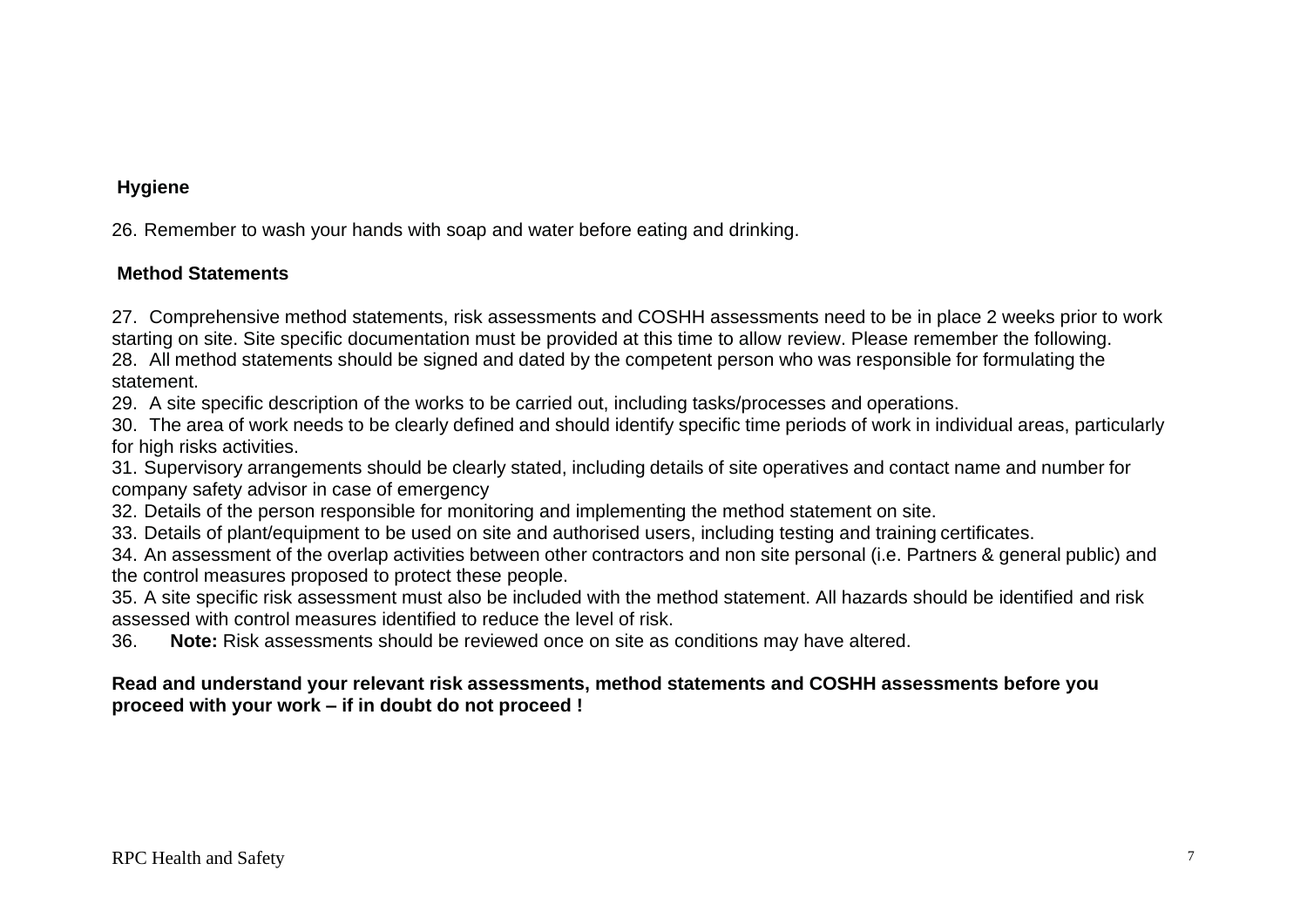#### **Permits to Work**

37. No work is to be carried out at height without sufficient protective safety measures being implemented in accordance with the Working at Height Regulations 2005.

38. No roof work can be commenced without first obtaining a roof work permit.

39. In addition to the tasks stated above, a permit to work is also required for all contractors working in confined spaces, lone working in isolated areas, working in an under-croft and for all demolition. This should be requested in advance of the works.

40. The management of Work Permits during a project should be agreed prior to any works starting on site.

**Important: All contractors will need to be able to demonstrate the required competence for the scale and nature of the work.**

# **First Aid / Accident Reporting**

41. In the event of an accident, you must contact the Site Manager (if under control of a Management Contractor / Principle Contractor) or alternatively the Contract Administrator on behalf of the Parish Council . Any accident, no matter how slight, and to include near misses, must be reported immediately.

42. Ensure you know the location of first aid facilities prior to commencement of any works.

43. If the site is under the control of a Management Contractor / Principle Contractor, it is their responsibility to ensure an adequate number of first aiders are on site and ensure first aid kits are fully stocked.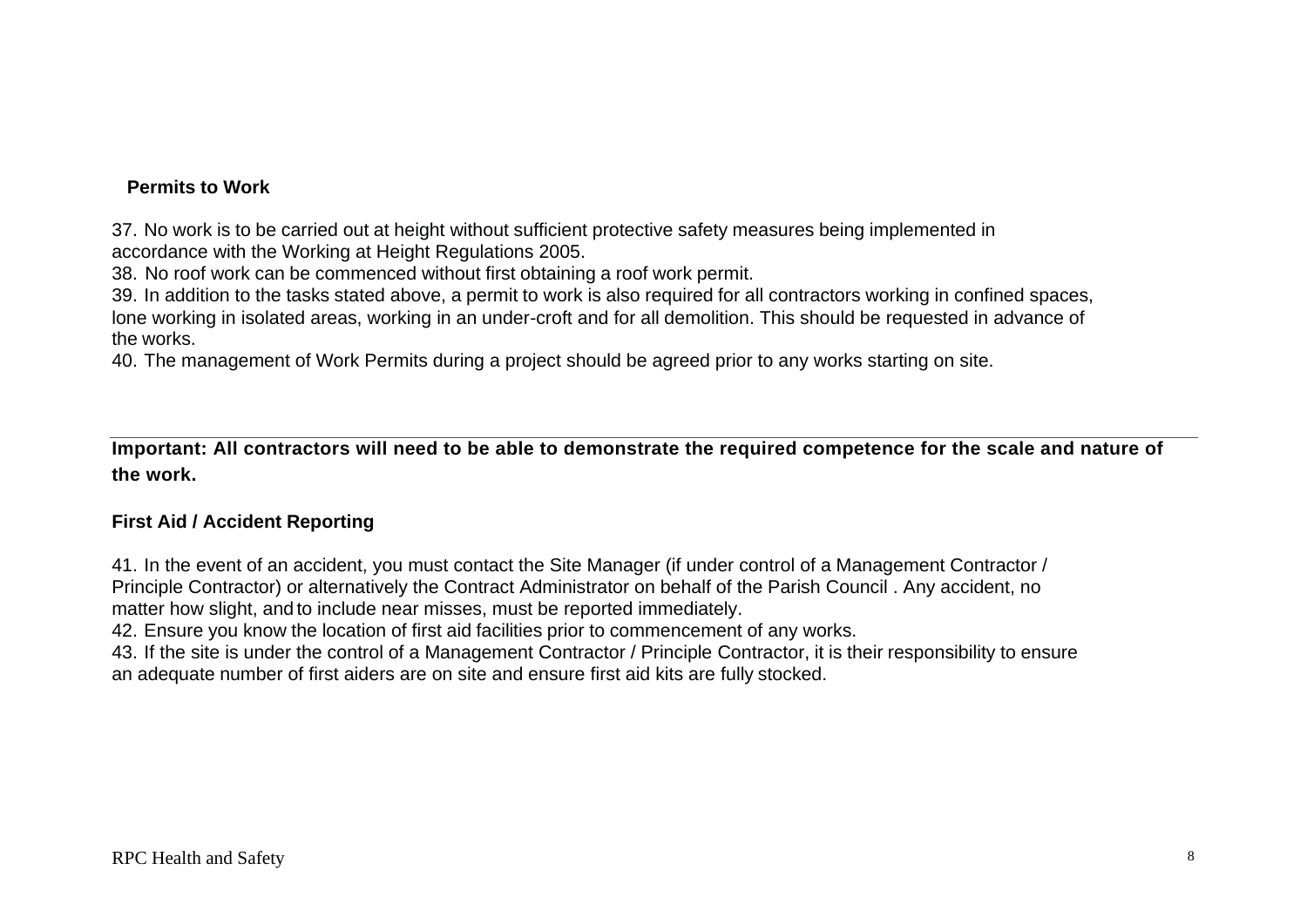**Reporting: Report all accidents, no matter how slight, and to include near misses, must be reported.**

# **Fire Precautions**

44. Before starting any work, you must familiarise yourself with allfire procedures, including the assembly point.

45. No work to be carried out on the sprinkler system or any other fire protection systems or electrical services, without the express permission of building owner or his agent .

46. All amendments to the fire plans, must be with the permission of the buildings owner or their agent.

47. Where there is a need to compromise the fire alarm system, an alternative firealarm protection system must be provided by the contractor. This is to be in place prior to the disruption of the existing system.

48. All existing fire plans should be updated after any changes have been carried out

# **Fire Plans: All contractors working on site should be made familiar with the Fire plans for the building**

# **Hot work permits**

51. All hot work should be avoided and designed out wherever possible. Where this is not possible the following should be observed.

52. No hot works which include, hot air, flame, arc or gas welding or cutting equipment, blow lamps, heated bitumen pots, cutting, grinding or other equipment producing heat, sparks or naked flames may be carried out without first obtaining a hot work permit (This will need to be in place in advance of the activity.)

53. Existing fire fighting equipment is not to be moved from its specified location. Any requirement for additional equipment in order to safely carry out the Works, should be provided by the contractor.

54. Any damage to, or removal of, fire resisting ceilings or protection to the structural steelworks must be made good to the satisfaction of the Contracts Manager. Holes through floors and walls must be properly fire stopped at the earliest opportunity.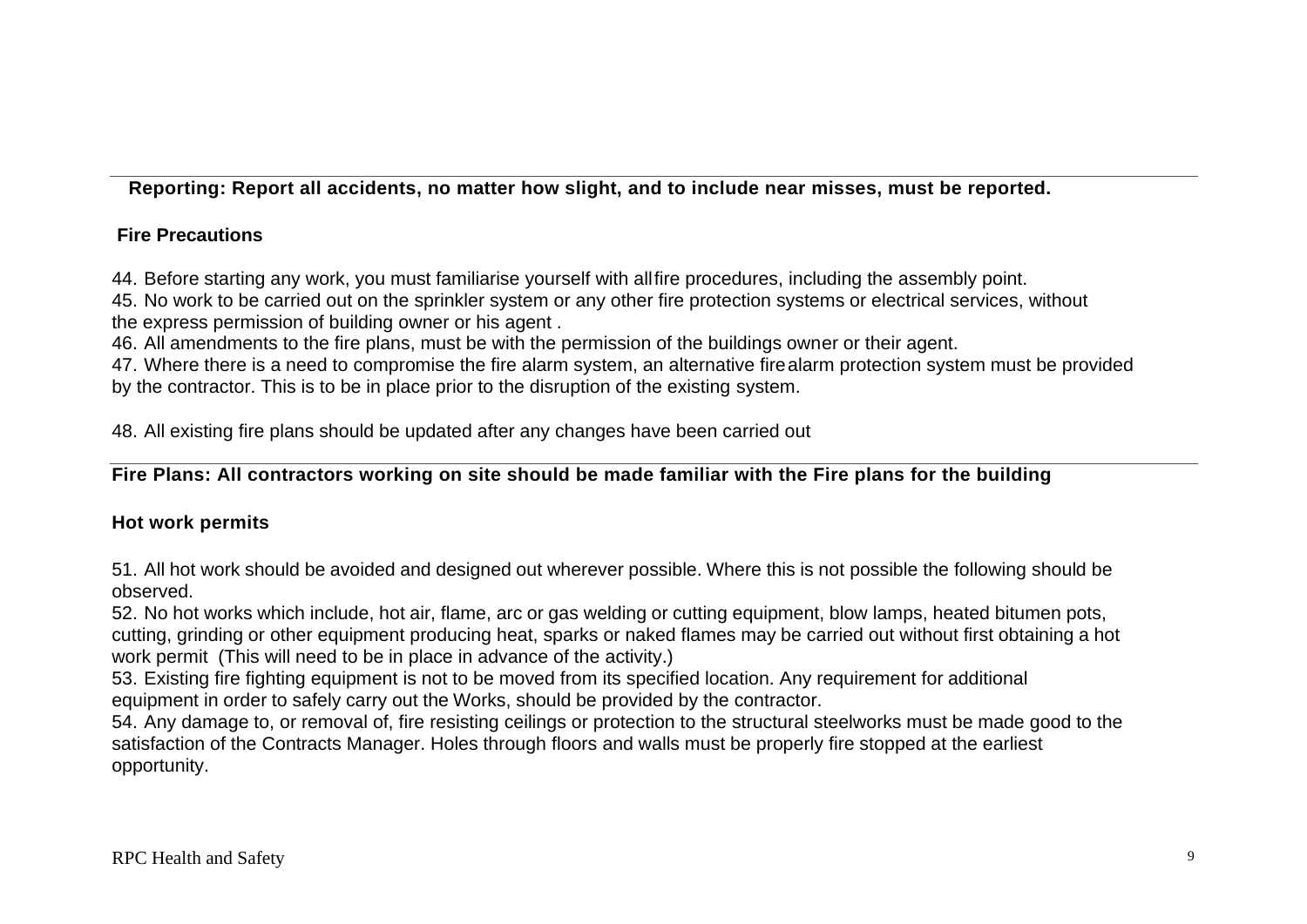**Permits: Hot work permits need to be reviewed at the end of the works by the Site Manager.**

# **Evacuation**

55. On hearing the evacuation signal (or any other local arrangement), a recorded message followed by a continuous pitch on the public address system, all persons must leave the building immediately by the nearest exit, unless previously told on the public address system that a particular routeis not to be used. Do not run; do not use the lifts.

56. After leaving the building, assemble at the designated assembly point (please refer to site plans). Do not re-enter the building under any circumstances until instructed it is safe to do so.

**Action: If you discover a fire, please raise the alarm using the nearest call point or by contacting the Emergency Services once you are safely outside of the building. Only attempt to extinguish the fire if it is safe to do so but and in doing so, you do not put yourself at any personal risk.**

# **Asbestos (ACMs)**

57. In the light of the known risks, we operate a procedure of control measures. This affects you in the following way:

58. No work, which affects, penetrates, or in any way damages any material, containing asbestos is allowed. Any requirement to drill or disturb the surface will have to be carried out by a specialist contractor under controlled conditions. (Please refer to the type2 or 3 survey for detailed information on the likely position of asbestos containing material / ACM.)

**Awareness: Any damage to ACM 's must be reported immediately to the Site Manager or Contract Administrator.**

**All work must stop until any risk is removed by a specialist contractor.**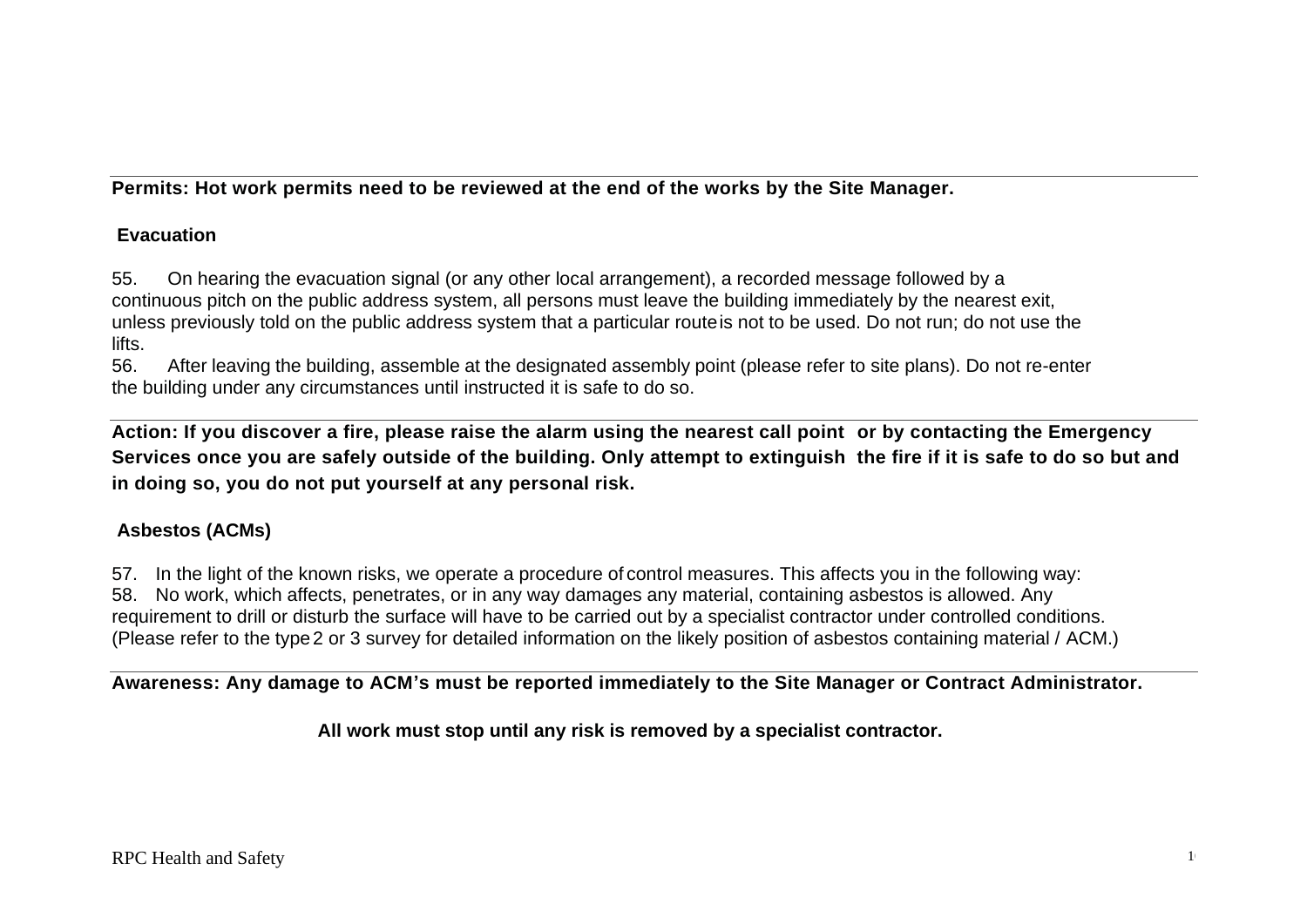## **Welfare**

59. Ruscombe Parish Council operates a **zero tolerance** policy with regard to alcohol and drugs. And they are not to be consumed immediately prior to or at any time whilst working on our premises. This includes during meal / drink breaks. Any person reporting to work showing physical signs of consumption will not be granted access. This includes any substance likely to impair the contractors ability to complete their work.

60. Medication - All site operatives should inform the Site Manager of any medical condition that require medication (prescribed or otherwise). This should be done prior to the commencement of any works.

61. Medication should not impair the contractors ability to perform their task. A doctors certificate should be made available on request.

# **Summary**

# **Key points to remember**

Do not under any circumstances:

• Come to work if under the influence of alcohol or drugs (Ruscombe Parish Council operate a zero tolerance policy).Drink Alcohol or use any drugs unless under medical advice and with the knowledge of your employer, during the working day.

- Indulge in horseplay, running, fighting or cause malicious damage.
- Carry out any unauthorized adaptation or alteration to , or in any way interfere with ladders or scaffolding.
- Light fires or use open flames
- Use defective, faulty or incorrect plant, equipment, tools or machinery.
- Handle chemicals or any other potentially harmful substances with out suitable PPE.

• Carry out any task that may be a risk to the health or safety of yourself or others. Leave any plant, equipment or vehicles unattended where they may be a danger to others.